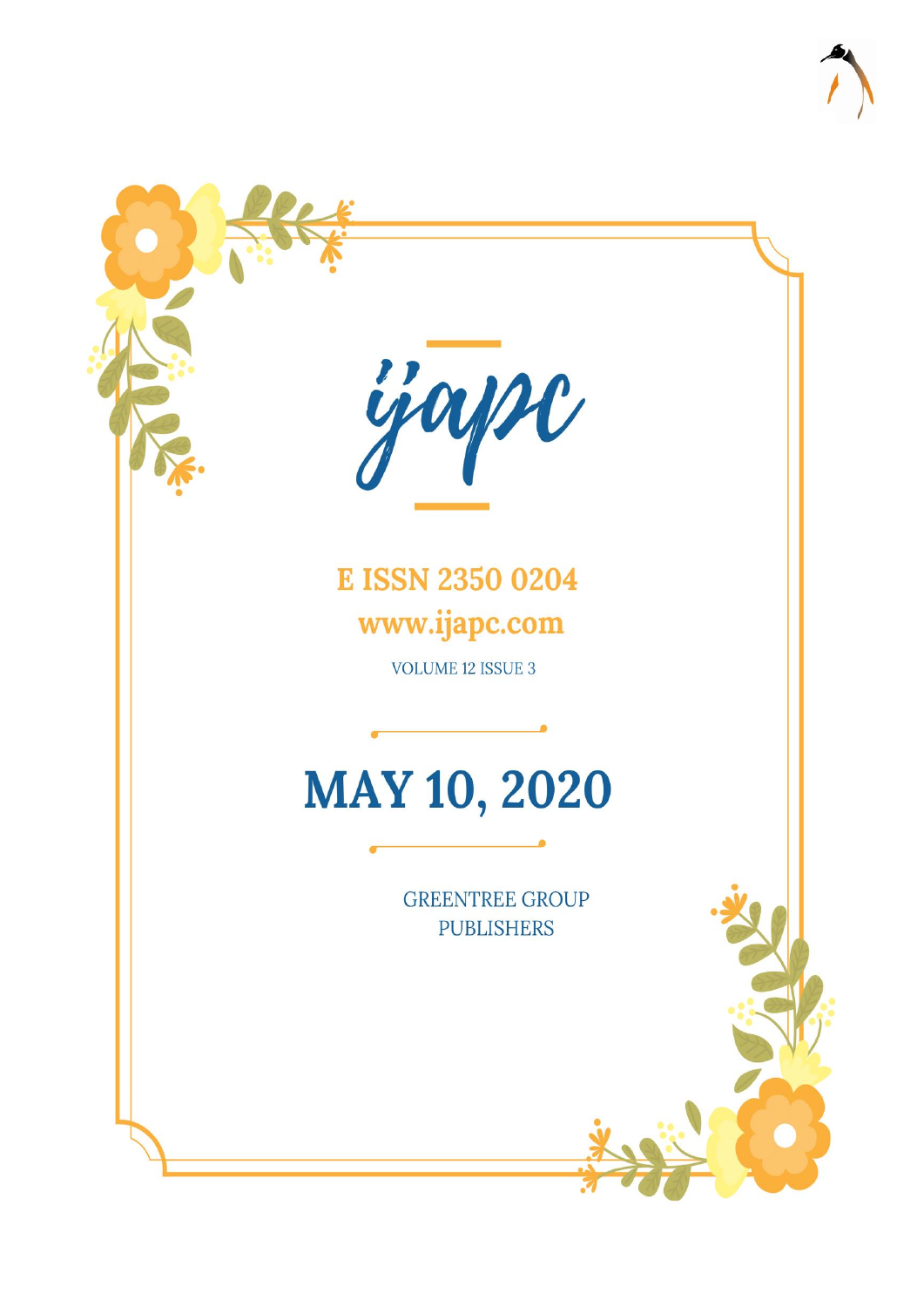

# **Int J Ayu Pharm Chem**

REVIEW ARTICLE www.ijapc.com

**e-ISSN 2350-0204**

# **A Conceptual Study on Effect of** *Nasya Karma* **with** *Ksheerbala Taila* **in the Management of** *Vatik Shirshool*

Pratima Prakash Nalwandikar $^{\dagger *}$  and Nakade Mamta $^{\dagger}$ 

<sup>1,2</sup>Dept. of Panchakarma, Dr. D.Y.Patil College Of Ayurveda & Research Centre Pimpri, Pune, Maharashtra, India

## **ABSTRACT**

Vata is dominant among all the dosha and shool has never been without involvement of the vata. Shirshoola is a chief symptom of the Urdhawajatrugata Vikara. Vatik shirshool is the most common type of primary headache. Nasya is indicated by all Acharyas for its effective management. The nose is saide to be the gateway of the head, thus is it the best route to eliminate dosha of the head. Exclusive indication of the Ksheerbala taila Nasya in vataroga is available in Sahasrayoga.

### **KEYWORDS**

*Vatik shirshool, Nasya, Ksheerbala Taila*



 $\overline{\phantom{a}}$  , and the contribution of the contribution of the contribution of the contribution of the contribution of the contribution of the contribution of the contribution of the contribution of the contribution of the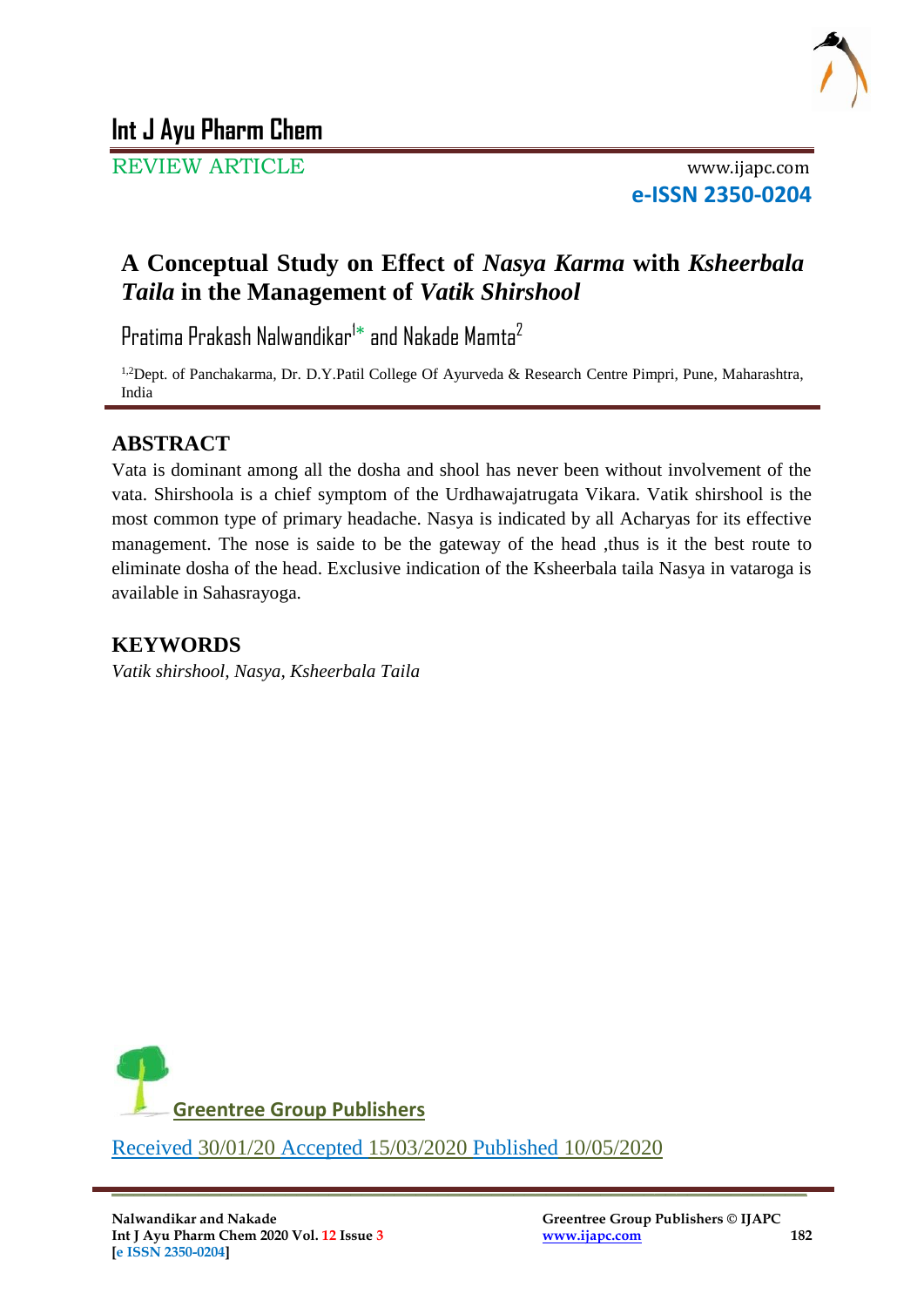

#### **INTRODUCTION**

Ayurveda is the one and only medical system which gives the way of perfect living with nature. It is a Science which is developing as a result of various discussions and researches from ancient time onwards. It gives equal importance to preventive and curative aspects of diseases. Ayurveda postulated the unique principles of Tridosha, Dhatu and Mala for the homeostasis of the body<sup>3</sup>. Good health is nothing but having - Dharma, Artha, Kama and Moksha. According to Ayurveda only physical, mental, social and spiritual well being can be considered as Arogya.

Present era human beings are running breathlessly behind there endless desires. For achieving these desires human beings changes there life styles i.e irregular and faulty diterary pattern, natural urges suppression, sleepless nights and important one is there is no time for relaxation. Shirahshoola the chief symptom of Shiroroga comes under Urdhwajatrugata Vikara. Vatika Shirashoola described in Ayurvedic texts can be compared with tension headache, as mental factors like excessive weeping, grief, fear, terror have also been attributed in its aetiopathogenesis.

 Nasya is indicated by almost all the Acharyas for its effective management. A medicine administered through the nose, goes into the head and expels out the vitiated Doshas. The nose is said to be the gateway of the head, thus it is the best route to eliminate the Doshas of the head.

Hence, Nasya therapy is of primary importance in the treatment of the Shiroroga. Sahasrayoga mentioned the efficacy of the Ksheerabala taila nasya in vatarog<sup>7</sup>.

## **Disease Review<sup>4</sup> Hetu of Vatik Shirshoola :**

# 1. Aharaja Hetu

- Guru-Amla-Harita Ahara
- Shitambu sevana
- Large interval between meals
- Excessive consumption of hot and spicy foods
- 2. Viharaja Hetu

Sleeping during the day and awaking at night.

- Talking in very high tone
- Excessive sleep
- Excessive citrus
- Atiasanam
- Excessive speech
- Ekagra drishtidarshana
- Getting wet in the rainy season
- Aatapasevanam
- Prolonged T.V., Video viewing
- 3. Psychological Factors

 $\mathcal{L}_\mathcal{L}$  , and the contribution of the contribution of the contribution of the contribution of the contribution of the contribution of the contribution of the contribution of the contribution of the contribution of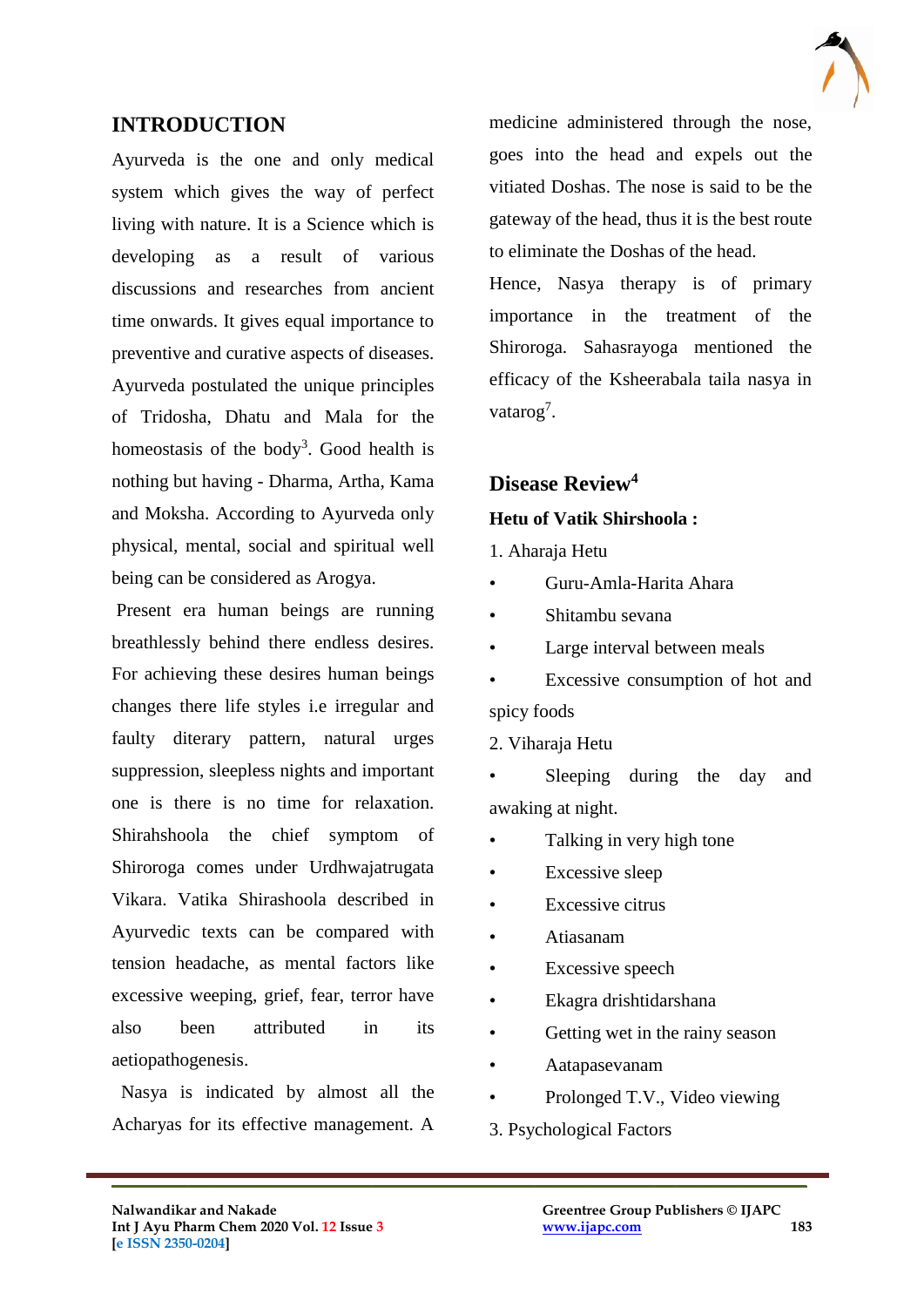

- **Distress**
- Mental irritation
- Anger

**Samprampti of vatik shirshool:**

*Nidana* Vat prakop Shirogat dhamnya - sira pravesh vatajanit pida shir pradesh **Vatik shirshool**

#### **DRUG REVIEW**

 $1.Bala<sup>8</sup>$ .

Latin name: Sida Cordifolia.

Family: Malvaceae.

English name: Country mallow.

Gana: Charak- Balya, Bruhniya,

Prajasthapan, Madhuraskhanda.

Sushrut: Vaatshaman.

Rasa: Madhura

Virya: Sheeta

Vipaka: Madhura

Guna : Laghu,snigdha,picchila

Karma: Vatashmak,pittashamak

ii.TilaTaila<sup>9</sup>:

Rasa : Madhura,Kashaya

Virya: Ushna

Vipaka: Katu

Guna: Sukshma,Ushna,Vyavayi

Karma: Vataghna,Pittavardhak iii.Godug Rasa: Madhura Virya: Sheeta Vipaka: Madhura Guna: Snigdha,Guru,AlpaAbhishyandhi Karma: Vataghna, Pittaghnahda $^{10}$ : • Ksheerabala Tail will be prepared as

per Snehapakavidhi as mentioned in  $classics<sup>11</sup>$ .

स्नेहसिद्धि लक्षण

वर्तिवतस्नेहकल्कः स्यात्**यदांगुल्याविमर्दितः** ।

शब्दहीनोऽग्निनिक्षिप्त: स्नेहसिद्धोभवेततदा ॥

ञा. सं. म.खं. ९/१२

#### **Nasya Review5-6 :**

*Nasya* is one of the important *pancha karma procedure*, in which the drug is administered through the nostriles. Nasya mitigate the vitiated *doshas* and also causes eradication of the vitiated *dosha* and thus the disease. It also nourishes different sites of urdhwajatrugat organs like indriyas, head, neck and shoulders as well as acts on whole body., *'Nasa hi shiraso dwaram,'* which means, nose is the closest gateway to shira this statement mentioned Ashtang hridayum Vagbhata .

Acharya Vagbhata also gives idea of the mode of action of *Nasya karma*.

The drugs administered through nose reaches to *Shringataka marma* and spreads to murdha (brain), eyes, ears, throat,

 $\mathcal{L}_\mathcal{L}$  , and the contribution of the contribution of the contribution of the contribution of the contribution of the contribution of the contribution of the contribution of the contribution of the contribution of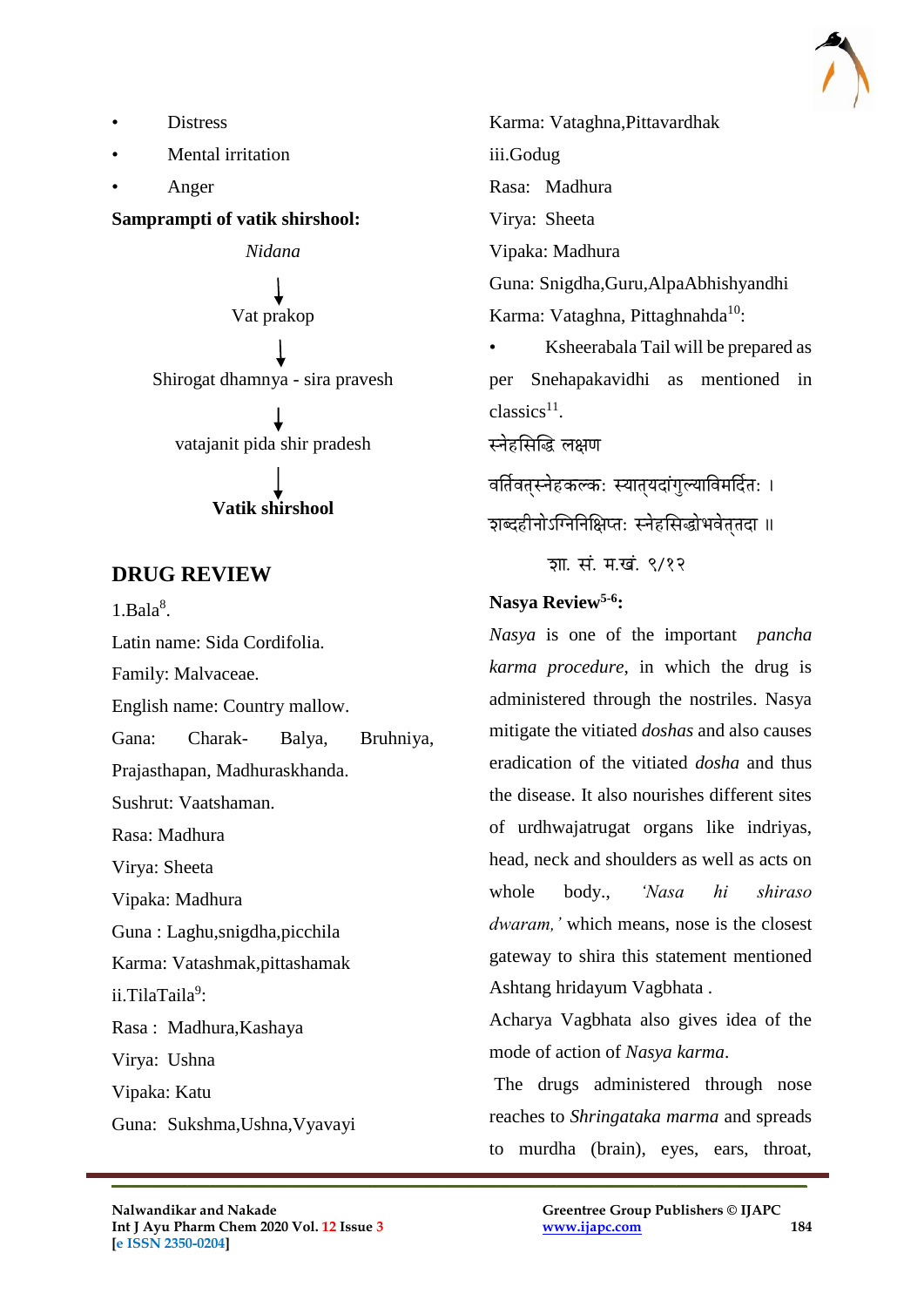

opening of vessels etc. scratches the vitiated dosha from supraclavicular region completely like discarding Munja grass from its stem.

The effect of *nasya karma* depends on the type of nasya yoga used. On the bases of dravya, Nasya is divided into three types; these are :*shodhana, shamana*, and *Brimhana*.

 *shamana nasya* - mitigates the *dosha* and helps in reducing vitiated *dosha.*

 *Brihmana nasya -* helps in providing nourishment to urdhwajatru pradesha (supraclavicular region) and mitigates the vitiated *Vata*.

 Shodhana nasya - it e;iminates the vitiated Dosha.

Hence, it is useful in *Vatajvyadhi.*

## **Mode of action of the** *Nasya karma with Ksheerbala Taila:*

The mode of action of Nasya with Ksheerbala Taila could be understood by the properties of the contents of it. Ksheerbala taila vataghana and brihan properties nourishes the nervous system and helps in removing the vitiated dosha. Ksheerbala Taila contains milk which is four times to that of Sneha. As it is known that milk is Brimhan and Ajanma Satmya so it has a beneficial effect of nourishing the affected site.Bala by its vata pitta shamak properties. On administration through nasal route, it reaches upto *shirogata indriya* and by its properties causes brimhan as well as vatashaman.

To conclude, *nasya karma by* Ksheerbala *Taila* helps to treat Vatik shirshool by its properties like *Vatashmana* and *Brumhana.* 

#### **CONCLUSION**

Ksheerbala Tail Nasya can provide significant result in Vatik Shirshoola.

 $\mathcal{L}_\mathcal{L}$  , and the contribution of the contribution of the contribution of the contribution of the contribution of the contribution of the contribution of the contribution of the contribution of the contribution of